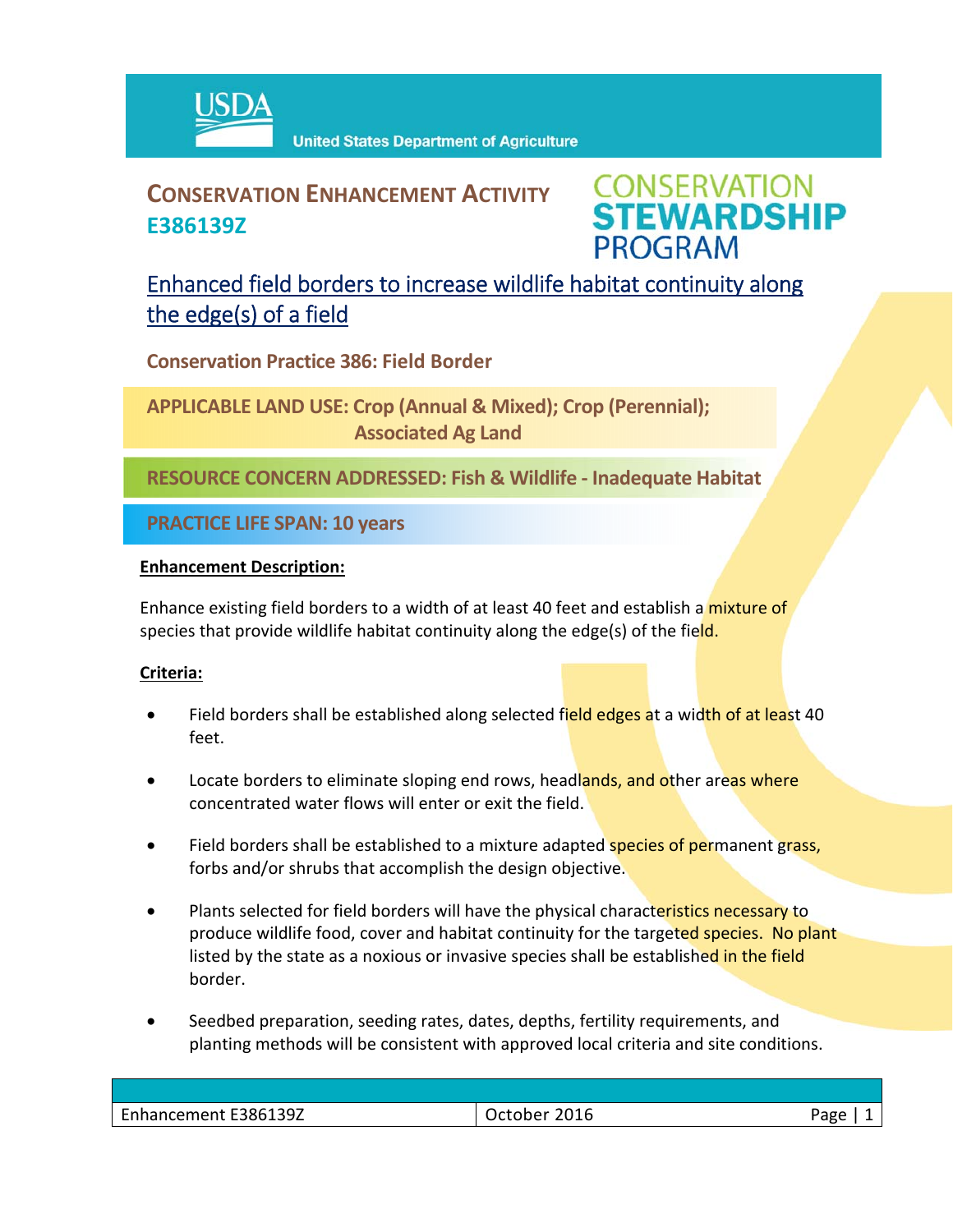

 Ephemeral gullies and rills present in the planned border area will be eliminated as part of seedbed preparation. If present, ephemeral gullies and rills located immediately upslope from the planned

# **CONSERVATION<br>STEWARDSHIP PROGRAM**

border area need to be treated to ensure more of a sheet flow into the planned border area.

- Operation and maintenance requirements:
	- o Repair storm damage.
	- o Remove sediment from above, within and along the leading edge of the field border when accumulated sediment either alters the function of the field border or threatens the degradation of the planted species.
	- o Shut off sprayers and raise tillage equipment to avoid damage to field borders.
	- o Shape and reseed border areas damaged by animals, chemicals, tillage, or equipment traffic.
	- $\circ$  Do not use the field border as a hay yard or machinery parking lot for any extended period of time, especially if doing so will damage or impair the function of the field border.
	- o Schedule mowing, harvest, weed control, and other management activities within the field border to accommodate reproduction and other life cycle requirements of target wildlife species. Vehicle traffic should be avoided in the field border area.
	- o Maintain desired vegetative communities and plant vigor by liming, fertilizing, mowing, disking, or burning and controlling noxious and invasive weeds to sustain effectiveness of the border.
	- o Repair and reseed ephemeral gullies and rills that develop in the border.
	- o When managing for wildlife, maintenance activities that result in disturbance of vegetation should not be conducted during the primary nesting, fawning and calving seasons. Activities should be timed to allow for regrowth before the growing season ends whenever possible.

| Enhancement E386139Z | 2016<br>October | Page |
|----------------------|-----------------|------|